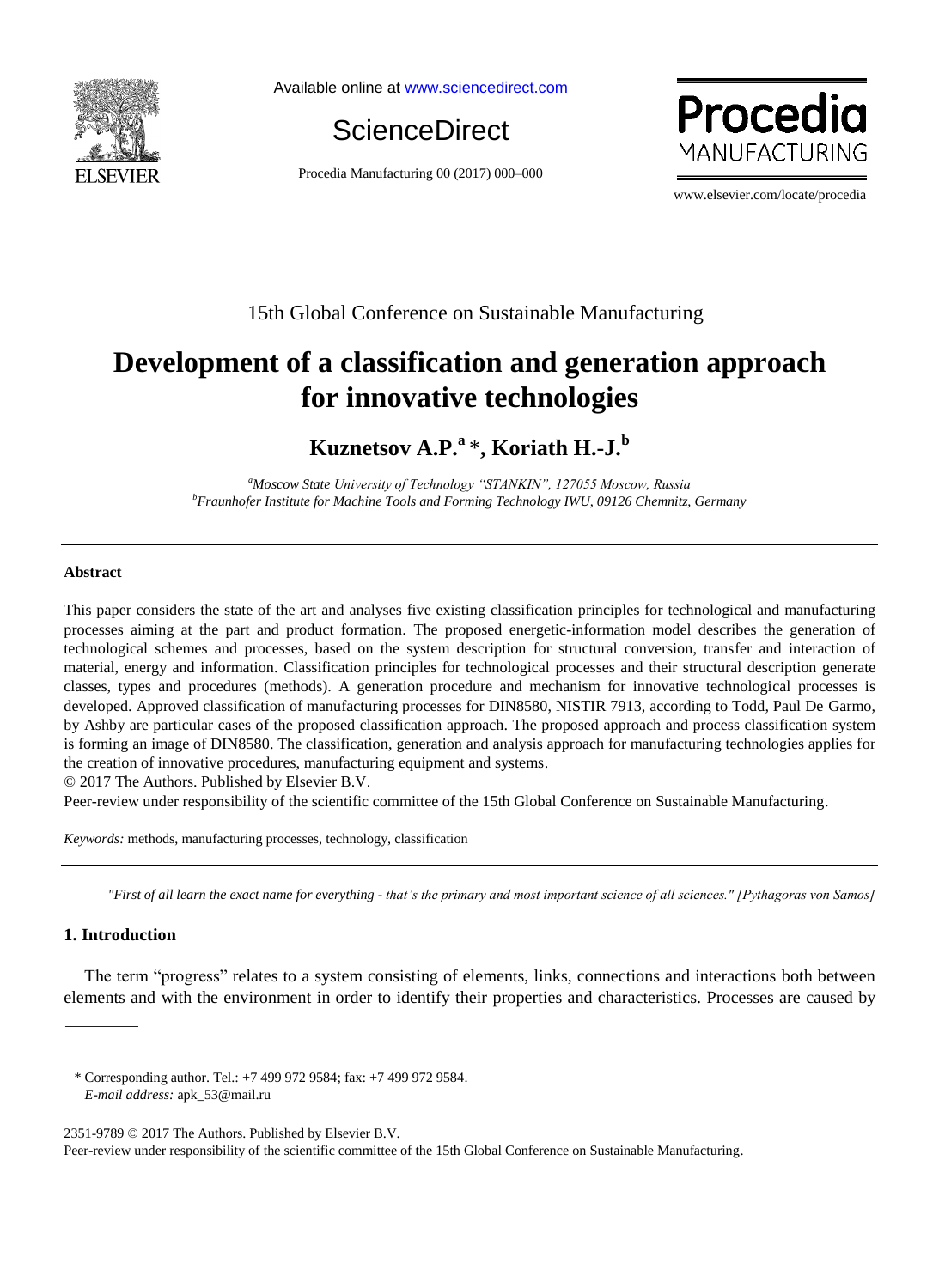changes in properties and states and result from elements and external interactions. These characterize the system performance, setting changes in state and in space - time related properties. Most important cognition tools for the state, evolution and trend are minds, terms and their content, the system structure and equivalent model, which describe those properties and characteristics. Currently we apply a variety of manufacturing techniques for the part and product formation and different technological processes and manufacturing equipment for their implementation. The state of the art in classification principles for technological processes and manufacturing techniques [1,2,3,4,5,9] is systematically structured and presented in table 1.

| Classification by        | <b>Classification principles</b>        | Classification criteria  | Advantages     |
|--------------------------|-----------------------------------------|--------------------------|----------------|
| National Institute of    | 5 physical process clusters:            | Physical state change    | Use of         |
| Standards and            | $1$ – change in mass                    |                          | research       |
| <b>Technology NISTIR</b> | $2$ – material state changes            |                          | information    |
| 7913 (USA) [1]           | $3$ – structural changes                |                          |                |
|                          | $4$ – shape changes                     |                          |                |
|                          | $5 - joining$                           |                          |                |
| R.H. Todd et al.         | 6 shape change clusters:                | Shape change,            | Easy of use    |
| (USA) [2]                | $1 - \text{mass reduction}$             | without shape change     |                |
|                          | $2$ – thermal mass reduction            |                          |                |
|                          | $3$ – chemical mass reduction           |                          |                |
|                          | $4 -$ keeping mass                      |                          |                |
|                          | $5 - linking$                           |                          |                |
|                          | $6 -$ joining                           |                          |                |
|                          |                                         |                          |                |
|                          | 4 manufacturing process clusters:       |                          |                |
|                          | $1 - hardening$                         |                          |                |
|                          | $2$ – tempering                         |                          |                |
|                          | $3$ – surface preparation               |                          |                |
|                          | $4 - surface coating$                   |                          |                |
| <b>Standard DIN</b>      | 6 manufacturing process clusters:       | Shape change,            | Used by CIRP   |
| 8580:2003-09             | $1 -$ Primary shaping,                  | Material property change | group CO2PE!   |
| (Germany) [3]            | $2 - Forming,$                          |                          | for defining   |
|                          | $3 -$ Separating,                       |                          | the            |
|                          | $4 -$ Joining,                          |                          | specifications |
|                          | $5 - Coating,$                          |                          | of machining   |
|                          | 6 - Modification of material properties |                          |                |
| E. Paul De Garmo         |                                         |                          | processes      |
|                          | 7 manufacturing process clusters:       | Casting,                 | Easy to        |
| (USA) [4]                | $1 -$ casting or forming                | Shape and material       | understand     |
|                          | $2$ – shape change or cutting           | property changes         |                |
|                          | $3$ – machining, ablation               |                          |                |
|                          | 4 - thermal processes                   |                          |                |
|                          | $5 -$ finishing                         |                          |                |
|                          | $6 -$ assembling                        |                          |                |
|                          | $7$ – check                             |                          |                |
| $M.F.Ashby$ (GB) [5]     | 4 manufacturing process clusters:       | Primary and secondary    | Easy to        |
|                          | $1$ – primary shaping                   | processes                | understand     |
|                          | $2$ – secondary shaping                 |                          |                |
|                          | $3 - joining$                           |                          |                |
|                          | $4 -$ finishing                         |                          |                |

Table 1. Classification principles for technological processes and manufacturing techniques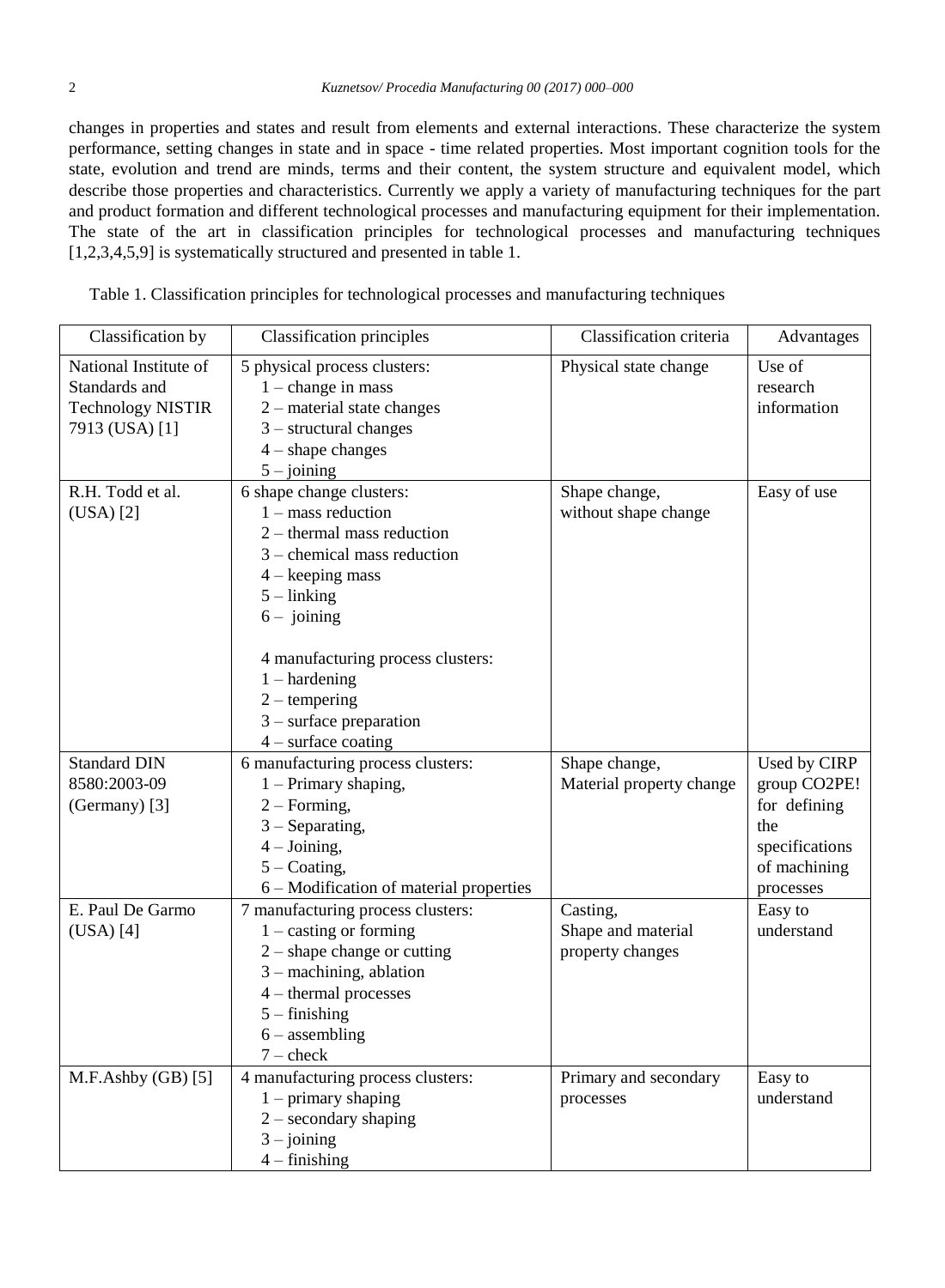Progressive trends in technological techniques, acting at the manufacturing item, require the generation of innovative system analysis and evaluation approaches. This system analysis targets more efficient and sustainable technological and manufacturing processes, new materials, innovative techniques and technologies.

Thus, technological processes are still based on the system structure description of physical changes in elements without considering element connections. Furthermore they are based on internal links and connections types, which keep constant, destroy, increase or change internal connected material properties. Publications [6,7] refer to the energy-information model of technological processes aiming at the part and product formation. Following this model, links and connections between interacting elements (material, energy and information) cause and define a physical process. Structure of space-time transformations in the physical process is set in position, in motion and in state. Established energy-information model of technological processes and the analysis of their system properties will support different evaluation methods in order to characterize technological process efficiency, manufacturing equipment effectiveness and will define trends for their improvement, development and the creation of innovative types.



#### **2. New model of technological processes**

Fig. 1. General energy-information model of technological processes.

Figure 1 shows a **general energy-information model structure** of technological processes aiming at the part and product formation. **Types of energy** are kinetic, potential, dissipation etc. **Forms of energy** are mechanical,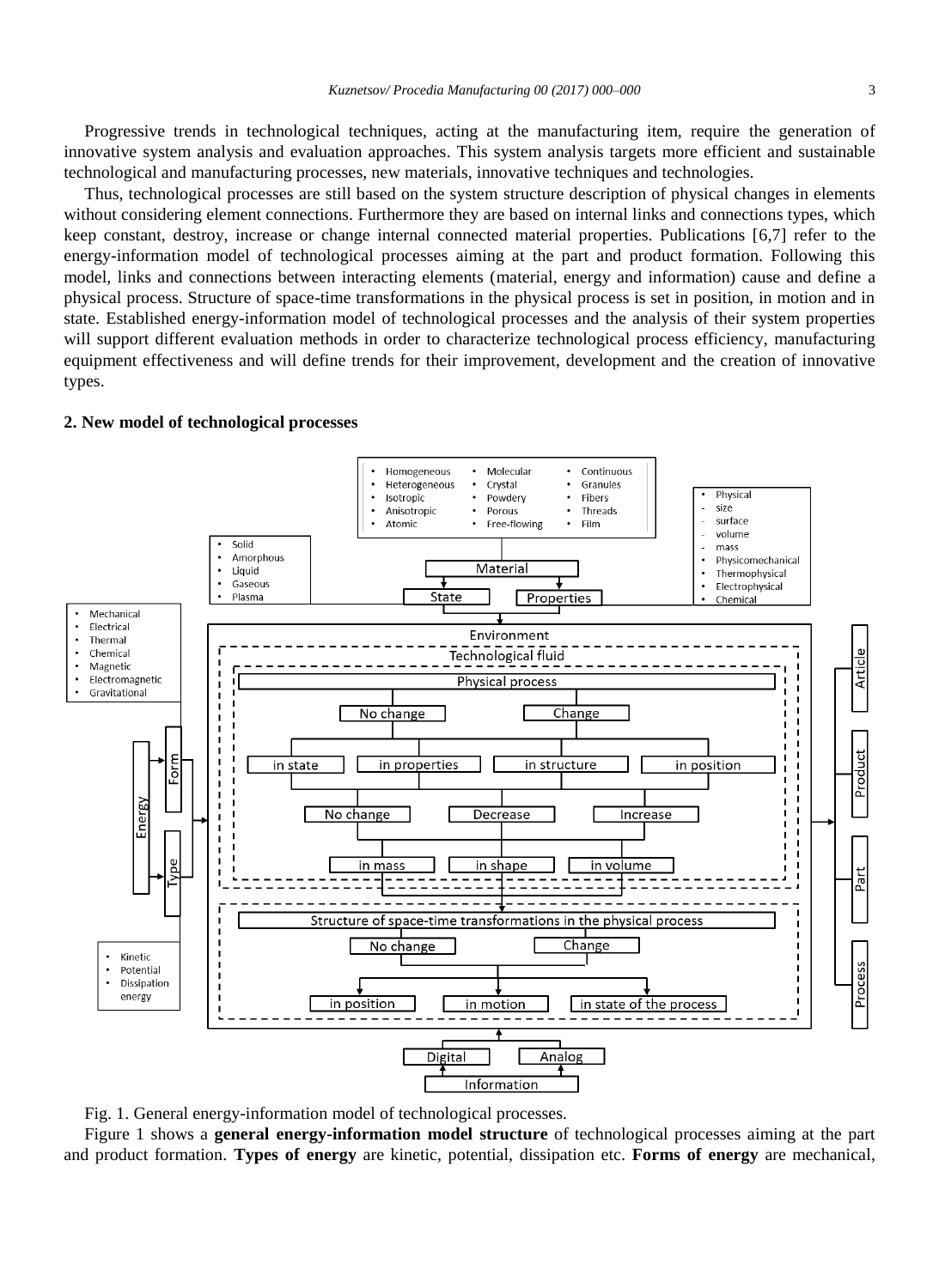electrical, thermal, chemical, magnetic, electromagnetic, and gravitational, so each energy form bases on the motion of energy potions (electron, ion, gas or liquid molecule). Usually energy forms in engineering practice are mechanical, electrical, electromagnetic, thermal, chemical, atom energy. The last three forms are internal energy forms, caused by potential energy type of interaction between material particles. Energy type realized in a physical process is the most important characteristic setting the interactive principle between related work piece and tool materials.

Interactive principle regularly describes a manufacturing method realizing a special technological process. A physical manufacturing process for items (part, product) is the result and type of interaction between materials (solid bodies), material and his state (liquid, gas, plasma), material and physical fields (electrical, magnetic, gravitational), and combinations of them. Consequently, a plurality of physical processes, phenomena and existing forms is creating.

**Material** – as a system element in fig. 1 – is defined by two elements: state and properties. Known **material states** are solid (constant shape and volume), amorphous, liquid (constant volume), gaseous (changing shape and volume), low or high temperature plasma (changing shape and volume). **Material types** differ in relation to shape and volume stability: homogenous, heterogeneous, isotropic, anisotropic, atomic, molecular, crystal, powdery, porous, granules, fibers, threads, film, free flowing, continuous. **Material properties** reflect the physical (size, surface, volume, mass), physico-mechanical, thermos-physical, electro-physical chemical parameters and characteristics. Mass is a general property, derived from volume and volume derived from surface area and size.

**Information** – as a system element in fig. 1 – consists of data from the item (part, product, article), process and process control. Information types are **analog** (point, line, surface, volume), symbolic, graphical and **digital**. Information transformation and time flow is either synchronous or asynchronous with material and/or energy transformation. Information amount in an ideal system is constant for the whole process, same for energy. In a real system, we find a lack of information.

This classification approach proposes a common system structure, classification principles and the structure formation. This generalized description of technological processes forms the basis for the main conceptual role to enable the cognition, analysis, creation development, improvement and trend prognostics. The proposed models support the previous mentioned tasks by a not yet finished, comprehensive and detailed approach. Nevertheless, each considered conceptual system more or less reflects generalized features and a common system structure.

Resuming the system elements for the general model in figure 1, let us propose the following classes of technological processes in table 2, which builds the top level of classification principles. [7]

| N <sub>2</sub> | Energy   |          |              | Material   |          | Information | Class          | Processes  |
|----------------|----------|----------|--------------|------------|----------|-------------|----------------|------------|
|                | Type     | Form     | <b>State</b> | Properties | Analog   | Numerical   |                |            |
|                | $\Omega$ |          | $\Omega$     |            |          | $\Omega$    | T <sub>1</sub> | TP, form 1 |
| 2              |          | $\Omega$ | $\Omega$     |            |          | $\Omega$    | T <sub>2</sub> | TP, type 1 |
| 3              | $\Omega$ |          |              | $\theta$   | $\Omega$ |             | T <sub>3</sub> | TP, form 2 |
| $\overline{4}$ |          | $\theta$ |              | $\theta$   | $\Omega$ |             | T <sub>4</sub> | TP, type 2 |
| $\mathfrak{H}$ | $\Omega$ |          |              | $\theta$   |          | $\Omega$    | T <sub>5</sub> | TP, form 3 |
| 6              |          | $\Omega$ |              | $\Omega$   |          | $\theta$    | T <sub>6</sub> | TP, type 3 |
| $\mathcal{I}$  | $\Omega$ |          | $\mathbf{0}$ |            | $\Omega$ |             | T7             | TP, form 4 |
| 8              |          | $\theta$ | $\Omega$     |            | $\Omega$ |             | T <sub>8</sub> | TP, type 4 |

Table 2. Classes of technological processes.

Type and form plurality in the interaction of material, energy and information cause, define and create a plurality in technological processes. Table 3 shows an example for a more detailed classification of possible technological processes in class T1.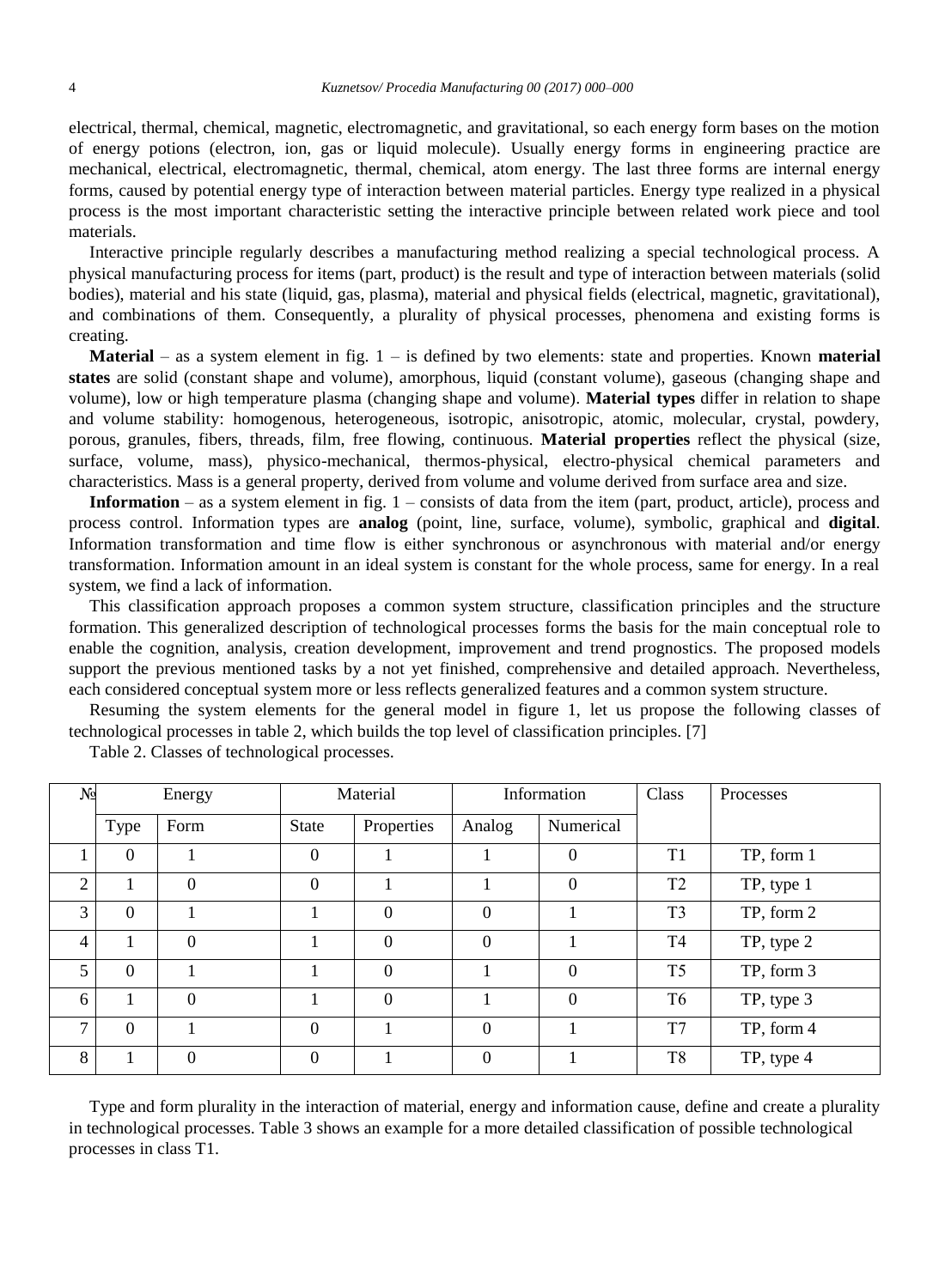| $N_{\!2}$    | Energy       |                      | Material         |                          | Information                           |              | Class | Processes  |
|--------------|--------------|----------------------|------------------|--------------------------|---------------------------------------|--------------|-------|------------|
|              | Type         | Form                 | <b>State</b>     | Properties               | Analog                                | Numerical    |       |            |
| $\mathbf{1}$ | $\mathbf{0}$ | mechanical           | $\boldsymbol{0}$ | physical                 | Model                                 | $\mathbf{0}$ | T1    | TP, form 1 |
|              |              |                      |                  | physical                 | -size<br>-surface<br>-volume<br>-mass |              |       |            |
|              |              | electrical           |                  | physico-<br>mechanical   | -shape                                |              |       |            |
|              |              | thermal              |                  | thermo-<br>physical      | -cam                                  |              |       |            |
|              |              | chemical             |                  | electro-<br>physical     |                                       |              |       |            |
|              |              | magnetic             |                  | chemical                 |                                       |              |       |            |
|              |              | electro-<br>magnetic |                  | $\overline{\phantom{a}}$ |                                       |              |       |            |
|              |              | gravitational        |                  | $\overline{\phantom{a}}$ |                                       |              |       |            |

Table 3. An example of components in technological processes TP, form 1.

The quantity of processes defined by the system elements in fig. 1 is equal to the number of combinations  $C_n^k$  over k elements from n overall. Depending on the element set and possible combinations (targeted, considered) a plurality of processes and systems (groups, types, classes, etc.) may be established, which effect their behavior and system state change, performing the target solution – create process, product, part, article. The number of elements in the considered system, depending on detailed structure, may be equal  $n = 6,12,18,24,30,36,42,48$  and more. Consequently the number of created system combinations based on material, energy and information transformations with  $k = 3$  for  $n=6$  is equal to the number of combinations  $C_6^3 = 20$ . If the requested condition for creating a technological process is the combination for one element of each group (material, energy, information), the number of classes is equal to  $C = 2 \times 2 \times 2 = 8$ , as shown in fig. 2. Consequently, the number of technological processes in the first class "TP, form 1" is equal to  $C_{30}^3$  = 4060. Therefore, in order to evaluate, recommend and analyze the effectiveness of one from 4060 possible technological processes, there arises a demand in efficiency evaluation procedures for the innovative one in comparison to established technological processes.

Fig. 1 proposes the energy – information model structure of technological processes as a general procedure for the *efficiency evaluation* of technological processes, manufacturing equipment and systems, where types and forms of energy, material and information are transforming.

For this evaluation procedure, the term **effectiveness** is equal to the overall relative effectiveness of all included transforming element types. Then **Efficiency** is the extent of the use of any resource. **Productivity** is the rate of change of properties, conditions, structure of material. **Accuracy** of processes, equipment and productions determined by the level of compliance or degree of approximation of the amount of information about the real properties, parameters and characteristics of the product (object, product or part) to the nominal amount of information, or given ideal.

The relation of output values  $E_j$  (energy, power, information, time etc.) to input values  $E_i$  is equal to the effectiveness criteria  $E_{33}$ , where the output part  $E_i$  characterizes the useful, theoretically maximal possible resource value. This value  $E_j$  is caused by physical process, equipment or system phenomena. The input part  $E_i$  is equal to the real (true) resource consumption by the process, equipment or manufacturing system. Therefore, a process, equipment or manufacturing system comparison is performing based on their relation  $U_e = E_e^1 / E_e^2$ . Thus the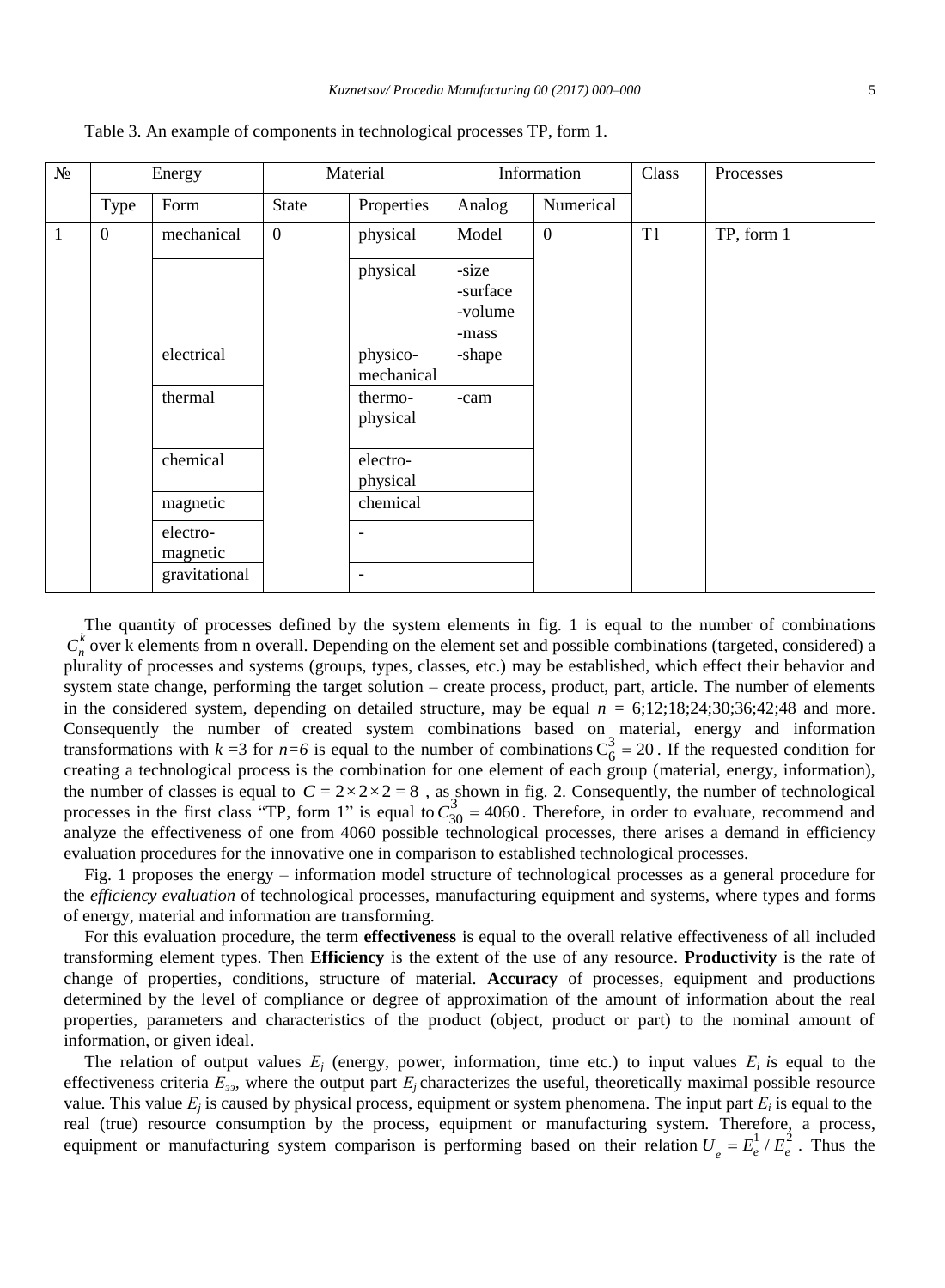comparative effectiveness evaluation criteria assessing two technological processes can be calculated as follows, see<br>
formula (1) [2]:<br>  $U = \frac{\left(E_e^m E_e^e E_e^{in}\right)^1}{U} = (U_f^f \cdot U_f^{fh} U_f^{fh})^m \cdot (U_f^f \cdot U_f^{fh} U_f^{fh})^e \cdot (U_f^f \cdot U_f^{fh})^m}$ formula (1) [2]:  $\overline{1}$  $\sum_{i=1}^{m} E_i^e E_i^i$ 

mula (1) [2]:  
\n
$$
U_e = \frac{\left(E_e^m E_e^e E_e^{\text{in}}\right)^1}{\left(E_e^m E_e^e E_e^{\text{in}}\right)^2} = (U_{pr}^f \cdot U_{pr}^{fh} \cdot U_r^{fh})^m \cdot (U_{pr}^f \cdot U_{pr}^{fh} \cdot U_r^{fh})^e \cdot (U_{pr}^f \cdot U_{pr}^{fh} \cdot U_r^{fh})^m
$$
\nwhere  $E_e^m$  - indicator productivity;  $E_e^e$  - indicator energy efficiency;  $E_e^m$  - indicator

 $E_e^{\{m\ e}$  – indicator productivity;  $E_e^e$  $E_e^e$  – indicator energy efficiency;  $E_e^{in}$ where  $E_e^m$  – indicator productivity;  $E_e^e$  – indicator energy efficiency;  $E_e^m$  – indicator accuracy,<br>  $U_{pr}^f$  - useful degree of resource / process potential,  $U_{pr}^{fh}$  - useful degree of equipment potential,  $U_r^{fh}$ 

(true) equipment resource use.

# **3. Application example**

Fig. 2 and fig. 3 present the general energy-information model of technological processes applied for partial classification cases, referring to table 1. Examples of innovative technological processes are proposed for technological processes with mass change (fig. 2) and technological processes for modifications of material properties (fig. 3).



Fig. 2 Technological processes with mass change following NIST (USA)

The comparative effectiveness evaluation criterion of two technological processes is given in formula (1). An example for the comparative effectiveness of two technological diverse processes for the part manufacturing based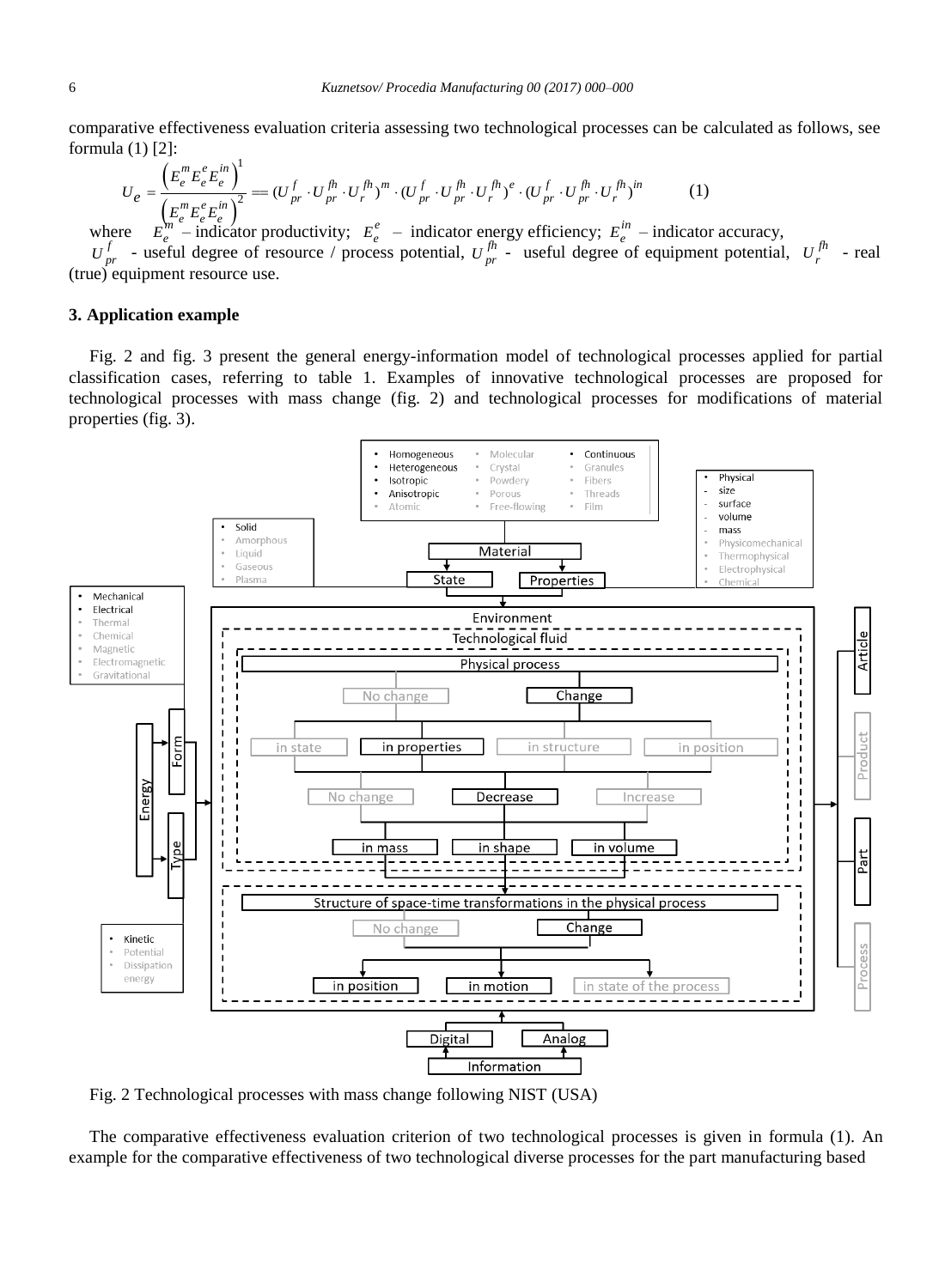on equation (1) is presented in [8], where manufacturing types are:

- *Basic technological process* type based on mass reduction model in the physical process of plastic deformations and targeting shape / form parameters through cutting operations following fig. 1,
- *Innovative technological process* type based on mass increase in the physical process of melting and targeting shape / form parameters through additive process following fig. 1.



Fig. 3 Technological processes for modifications of material properties following DIN 8580:2003-09 (Germany)

#### **4. Summary**

Proven classification methods of manufacturing processes according to DIN8580, NISTIR 7913, to Todd, Paul De Garmo, by Ashby in chapter 1 are particular cases of the proposed classification approach. The effectiveness is equal to the overall relative effectiveness of all included transforming element types.

The proposed general energy-information model of manufacturing processes and new classification will initiate progressive research and development activities on manufacturing processes and associated technologies. Furthermore it will contribute to the evaluation of increased technological competitiveness, the strategic trend forecasting, the optimization of manufacturing processes and their applications. Figure 4 shows the creation of an innovative technological process based on the proposed general energy-information model of technological processes. The proposed classification of manufacturing processes is invariant to the kind of material. The material properties are important only for physical processes. Therefore, the structure of manufacturing processes is shown in